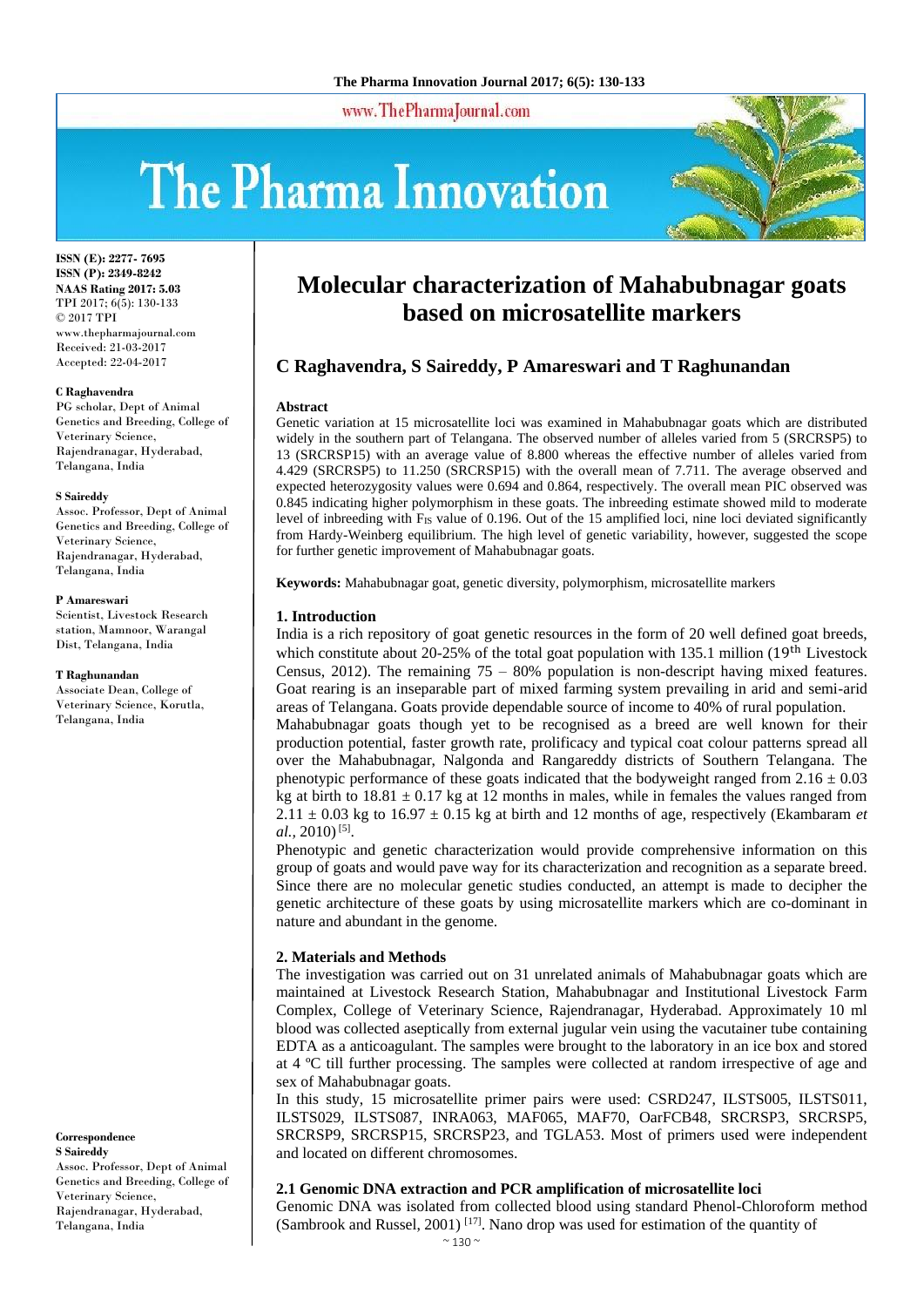genomic DNA and the quality was estimated by electrophoresis of the isolated genomic DNA on 0.8% agarose gels.

Selected 15 microsatellite loci were amplified by Polymerase Chain Reaction (PCR) in 12.5 µl reaction mixture containing 1 µl (100 ng/ µl) of Genomic DNA, 1.25µl of 10X Taq Buffer, 0.25µl dNTPs (10mM/µl), 0.75µl of Forward- Primer (100 pM/ $\mu$ l), 0.75 $\mu$ l of Reverse-Primer (100 pM/ $\mu$ l), 0.75  $\mu$ l of MgCl<sub>2</sub> (25 mM/  $\mu$ l), 0.5U of Taq Polymerase (1 unit/ $\mu$ l) and 7.25µl of autoclaved MilliQ water was added to make up the final volume. The PCR reaction cycle was accomplished by Initial denaturation for 5 min at 95 ºC, followed by 34 cycles of one min at 94 ºC, 30 sec at optimal annealing temperature, 30 sec at 72 ºC and final extension step at 72 ºC for 5 min. Amplification products along with 50 bp DNA ladder (for scaling) were resolved on 8% polyacrylamide gel and silver staining was used for visualising. The product sizes were estimated with the help of 50 bp ladder as a standard marker.

# **2.2 Statistical Analysis**

Data were analyzed using Excel Microsatellite tool kit for calculation of allele frequency, observed number of alleles  $(N_a)$ , effective number of alleles  $(N_e)$ , observed heterozygosity  $(H_o)$ , expected heterozygosity  $(H_e)$ , polymorphic information content (PIC), within breed inbreeding estimate  $(F_{IS})$  and Hardy Weinberg equilibrium (HWE).

# **3. Results and Discussion**

The various measures of genetic variation in Mahabubnagar goats are presented in Table 1. A total of 132 alleles were observed for 15 loci. The observed number of alleles varied from 5 (SRCRSP5) to 13 (SRCRSP15) with an average value of 8.800. The effective number of alleles varied from 4.429 (SRCRSP5) to 11.250 (SRCRSP15) with the overall mean of 7.711. All the loci had lower values for effective number of alleles in comparison to observed number of alleles. The allele size varied from 98bp (SRCRSP23) to 296bp (ILSTS011). The mean number of alleles in the present study was similar to the reports of Dixit *et al*. (2011) [4] in Kanniadu goats and Mahmoudi *et al.* (2009) [9] in Markhoz goats. These values are higher than those obtained by Verma *et al.* (2015) [20] in Odisha local breeds and Maletsanake *et al*. (2013) [11] in Tswana goats. The population with low mean number of alleles have low genetic variation which could be due to either genetic isolation or population bottlenecks or founder effects. The high mean number of alleles implies great allelic diversity which can be exploited for selection and indicate their suitability for the diversity analysis.

The Polymorphic information index (PIC) values varied from 0.738 (SRCRSP5) to 0.904 (SRCRSP15). All the 15 loci had PIC values greater than 0.50. These high values of PIC indicated higher polymorphism and greater heterogeneity in the breed. PIC estimated in the present study are comparable with those values obtained in Gaddi goats, which varied from 0.714 to 0.909 (Singh *et al.*, 2015)<sup>[18]</sup> and with Mehsana goats having average PIC 0.79 (Mishra *et al.,* 2012) [12]. In contrast, lower PIC values were obtained for Ghumusar (Mishra *et al., 2013b*)<sup>[13]</sup>, Taleshi (Mahmoudi and Babayev, 2009) <sup>[9]</sup>, Mehsana (Aggarwal *et al.*, 2007)<sup>[1]</sup> and Bengal and Chegu goats (Behl *et al.,* 2007) [2]. Based on the PIC values, the microsatellite markers can be well utilized for molecular characterization of goat breeds.

The heterozygosity measurement (Table 1) clearly depicted the level of variability in these goats. The values of observed heterozygosity varied from 0.379 (MAF065) to 0.900 (OarFCB48 and SRCRSP3) with overall mean of 0.694. Present finding are in agreement with the heterozygosity observed by Hykaj and Hoda (2014) <sup>[7]</sup> in Albanian goats  $(0.673)$ , Mishra *et al.*  $(2013a)$ <sup>[14]</sup> in Berari goats  $(0.67)$ . However, lower heterozygosity was observed by Zaman and Shekar  $(2015)$ <sup>[21]</sup> in indigenous goats  $(0.484)$ ; Dixit *et al.*  $(2011)$ <sup>[4]</sup> in Kanniadu goats  $(0.53)$ .

The expected heterozygosity varied from 0.774 (SRCRSP5) to 0.911 (SRCRSP15) with an average of 0.862. The values obtained in the present study are in accordance with the values obtained by Singh et al. (2015) <sup>[18]</sup> in Gaddi goats (0.843), Sadeghi *et al.* (2010) <sup>[16]</sup> in Raeini goats (0.805) and higher than the values obtained by Rout *et al.* (2012) <sup>[15]</sup> in Jamunapari goats  $(0.769)$ , Verma *et al.*  $(2010)$ <sup>[19]</sup> in Sangamneri goats (0.697).

The Shannon information index (Table 1) showed that all the loci were highly informative indicating the high polymorphism across the loci and index value varied from 1.546 (SRCRSP5) to 2.491 (SRCRSP15) with the average value of 2.071. The mean values obtained in the present study were little higher than the values obtained by singh *et al*. (2015) [18] in Gaddi goats (1.950); Mahmoudi *et al.* (2012) [10] in Korki Jonub Khorasan goats (1.759); Dinesh *et al.* (2005)  $^{[3]}$  in Jakhrana goats (1.105).

F- Stat analysis (Table.1) showed that 13 out of 15 loci had positive  $F_{IS}$  values, which indicated significant heterozygote deficiency at these loci. However, two loci showed negative values for  $F_{IS}$  indicating significant heterozygote excess. The overall mean within population inbreeding coefficient was 0.196 and it ranged from -0.023 (OarFCB48) to 0.571  $(MAF065)$ . The mean  $F_{IS}$  value obtained in the present study was lower than the values obtained by Dixit *et al.* (2011)<sup>[4]</sup> in Kanniadu goats (0.25), Dinesh *et al.* (2005) [3] in Jakhrana goats (0.278) and higher than those of Mishra *et al.* (213b) in Ghumusar goats  $(0.002)$ , Aggarwal *et al.*  $(2007)$ <sup>[1]</sup> in Mehsana goats  $(0.156)$  and Gour *et al.*  $(2006)$  <sup>[6]</sup> in Jamunapari goats (0.189). The possible reasons for heterozygote deficiency cited in the literature include the existence of null alleles (non-amplifying alleles), selective breeding, physical linkage, inbreeding, high mutation rate and size homoplasy of microsatellite loci (Dixit et al. 2011)<sup>[4]</sup>, besides the small size of studied population.

The Hardy-Weinberg equilibrium statuses of the populations were tested for all the loci. Among the population studied, nine loci (SRCRSP3, SRCRSP5, SRCRSP9, SRCRSP15, SRCRSP23 and ILSTS015, ILSTS011 and MAF065, MAF70) were significantly deviate from Hardy Weinberg Equilibrium (Table 2). The presence of null alleles might have resulted in the over estimation of particular homozygote or heterozygote and hence the deviation in the frequencies.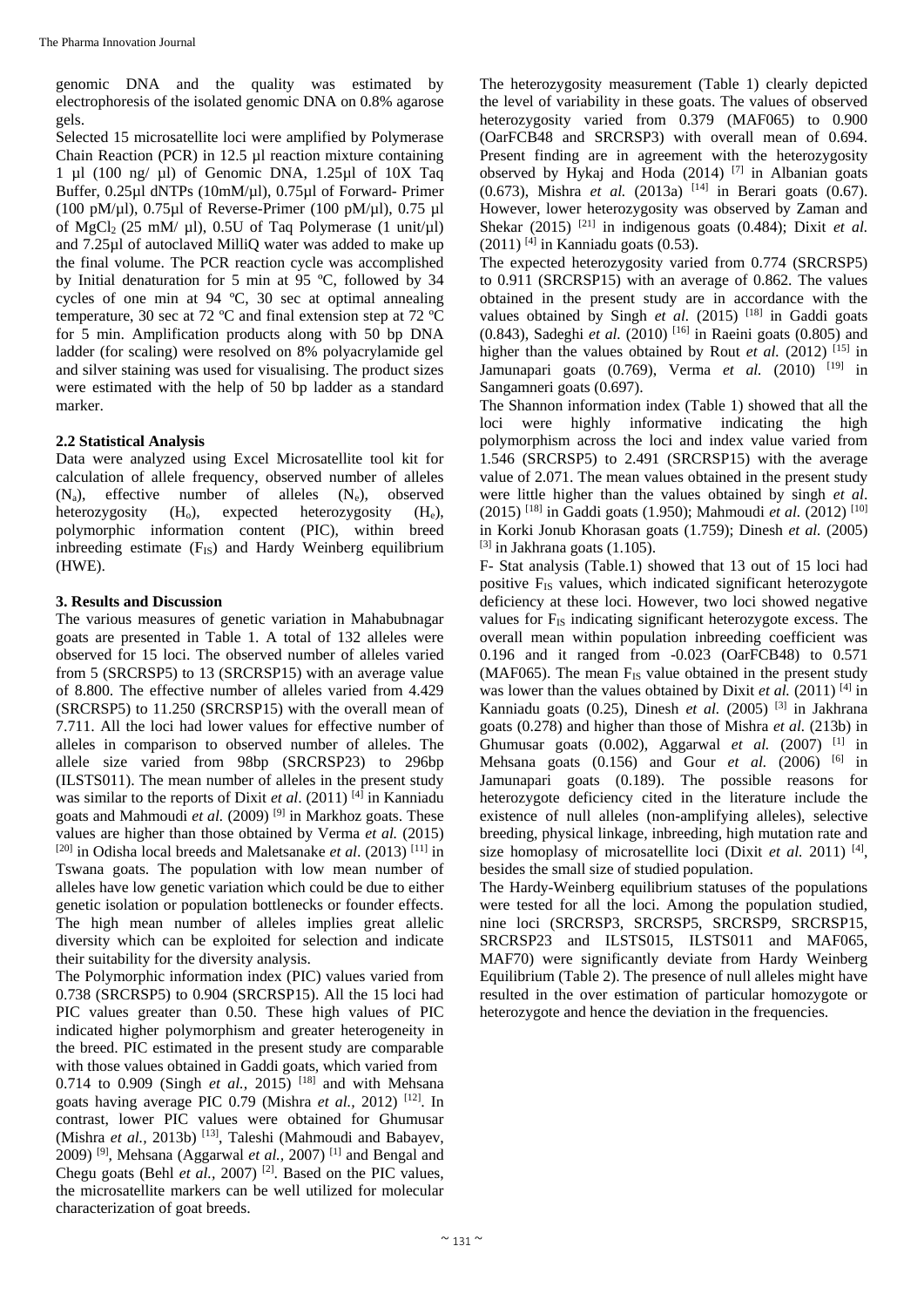**Table 1:** Sample size (N), Mean number of alleles (Na), Effective number of alleles (Ne), Shannon's Information Index (I), Observed heterozygosity (Ho), Expected heterozygosity (He) and Unbiased Expected heterozygosity (uHe), Fixation Indices (FIS),Polymorphism Information content (PIC) and Out crossing rates at various microsatellite loci studied.

| Locus               | n      | $N_a$ | $N_{e}$ | I     | H <sub>o</sub> | $H_e$ | $F_{IS}$ | PIC   |
|---------------------|--------|-------|---------|-------|----------------|-------|----------|-------|
| CSRD <sub>247</sub> | 31     | 10    | 8.580   | 2.206 | 0.839          | 0.883 | 0.051    | 0.872 |
| <b>ILSTS005</b>     | 30     | 9     | 7.595   | 2.099 | 0.433          | 0.868 | 0.501    | 0.854 |
| ILSTS011            | 29     | 8     | 6.596   | 1.979 | 0.483          | 0.848 | 0.431    | 0.831 |
| ILSTS029            | 31     | 10    | 9.707   | 2.287 | 0.742          | 0.897 | 0.173    | 0.888 |
| ILSTS087            | 29     | 6     | 5.051   | 1.697 | 0.759          | 0.802 | 0.054    | 0.773 |
| <b>INRA063</b>      | 31     | 7     | 6.121   | 1.870 | 0.613          | 0.837 | 0.267    | 0.815 |
| <b>MAF065</b>       | 29     | 10    | 8.582   | 2.204 | 0.379          | 0.883 | 0.571    | 0.872 |
| MAF70               | 29     | 8     | 7.281   | 2.029 | 0.690          | 0.863 | 0.201    | 0.847 |
| OarFCB48            | 30     | 9     | 8.333   | 2.156 | 0.900          | 0.880 | $-0.023$ | 0.868 |
| SRCRSP3             | 30     | 11    | 9.574   | 2.318 | 0.900          | 0.896 | $-0.005$ | 0.886 |
| <b>SRCRSP5</b>      | 28     | 5     | 4.429   | 1.546 | 0.571          | 0.774 | 0.262    | 0.738 |
| SRCRSP9             | 29     | 6     | 5.479   | 1.741 | 0.690          | 0.817 | 0.156    | 0.791 |
| SRCRSP15            | 30     | 13    | 11.250  | 2.491 | 0.867          | 0.911 | 0.049    | 0.904 |
| SRCRSP23            | 31     | 10    | 8.467   | 2.214 | 0.710          | 0.882 | 0.195    | 0.870 |
| TGLA53              | 31     | 10    | 8.619   | 2.222 | 0.839          | 0.884 | 0.051    | 0.873 |
| Mean                | 29.867 | 8.8   | 7.711   | 2.071 | 0.694          | 0.862 | 0.196    | 0.845 |
| SЕ                  | 0.256  | 0.554 | 0.488   | 0.067 | 0.043          | 0.010 | 0.047    |       |

**Table 2:** Summary of Chi-square tests for Hardy-Weinberg Equilibrium

| Locus            | d.f | Chi-square | <b>Probability</b> | <b>Significance</b> |
|------------------|-----|------------|--------------------|---------------------|
| <b>CSRD 247</b>  | 45  | 45.775     | 0.440              | ns                  |
| <b>ILSTS 005</b> | 36  | 106.909    | 0.000              | ***                 |
| ILSTS 011        | 28  | 58.419     | 0.001              | ***                 |
| <b>ILSTS 029</b> | 45  | 56.972     | 0.109              | ns                  |
| <b>ILSTS 087</b> | 15  | 22.422     | 0.097              | ns                  |
| <b>INRA 063</b>  | 21  | 30.561     | 0.081              | ns                  |
| <b>MAF 065</b>   | 45  | 114.886    | 0.000              | ***                 |
| <b>MAF70</b>     | 28  | 53.102     | 0.003              | **                  |
| <b>OARFCB48</b>  | 36  | 44.430     | 0.158              | ns                  |
| <b>SRCRSP3</b>   | 55  | 112.634    | 0.000              | ***                 |
| <b>SRCRSP 5</b>  | 10  | 32.929     | 0.000              | ***                 |
| <b>SRCRSP9</b>   | 15  | 35.810     | 0.002              | **                  |
| <b>SRCRSP 15</b> | 78  | 120.183    | 0.002              | **                  |
| <b>SRCRSP 23</b> | 45  | 68.461     | 0.014              | $\ast$              |
| TGLA 53          | 45  | 49.434     | 0.301              | ns                  |

Ns=not significant, \* *P*<0.05, \*\* *P*<0.01, \*\*\* *P*<0.001

### **4. Conclusion**

The results of this study provided valuable information about the genetic structure of Mahabubnagar goats. The results revealed high genetic variation within the breeds. However, further studies are required to identify association of markers with desirable traits such as high prolificacy for which this population is known to exploit the potential of the Mahabubnagar goats.

# **5. References**

- 1. Aggarwal RAK, Dixit SP, Verma NK, Ahlawat SPS, Kumar Y, Kumar S, Chander R, Singh KP. Population genetics analysis of Mehsana goats based on Microsatellite markers. Current science. 2007; 92(8):1133-1137.
- 2. Behl R, Sheoran N, Behl J, Vijh RK, Tantia MS. Analysis of 22 Heterologous Microsatellite Markers for Genetic Variability in Indian Goats. Animal Biotechnology. 2007; 14(2):167-175.
- 3. Dinesh K, Pandey AK, Ahlawat SPS, Malik G, Sharma R, Gour DS, Gupta SC. Genetic variability and bottleneck analysis of Jakhrana goats by microsatellite DNA finger printing. Korean Journal of Genetics*.* 2005; 27(3):235-245.
- 4. Dixit SP, Aggarwal RAK, Verma NK, Vyas MK, Rana J, Sharma A, Chander R. Genetic variability and bottleneck analysis of Kanniadu goat breed based on microsatellite markers. Indian Journal of Animal Sciences. 2011; 81:40- 43.
- 5. Ekambaram B, Ramesh Gupta B, Prakash MG, Sudhaker K, Reddy VR. A Study on performance of Mahabubnagar goats. Indian Journal of Animal Research. 2010; 44(1):48-51.
- 6. Gour DS, Malik G, Ahlawat SPS, Pandey AK, Sharma R, Gupta N, Kumar D. Analysis of genetic structure of Jamunapari goats by microsatellite markers. Small Ruminant Research. 2006; 66(1):140-149.
- 7. Hykaj G, Hoda A. Genetic Diversity of Albanian goat breeds estimated by molecular markers. Albanian journal of Agricultural science. 2014, 249-252.
- 8. Mahmoudi B, Babayev MS. The investigation of genetic variation in Taleshi goat using microsatellite markers. Research Journal of Biological Sciences. 2009; 4(6):644- 646.
- 9. Mahmoudi B, Daliri M, Majnoun Sh, Babayev MS, Sadeghi R. Genetic analysis of Markhoz Goat Based on Microsatellite Markers. Journal of Animal and Veterinary Advances. 2009; 8(9):1815-1818.
- 10. Mahmoudi B, Esteghamat O, Shahriyar A, Babayev MS. Genetic characterization and bottleneck analysis of Korki Jonub Khorasan goats by microsatellite markers. Journal of Cell and Molecular Biology. 2012; 10(2):61-69.
- 11. Maletsanake D, Nsoso SJ, Kgwatalala PM. Genetic variations from 12 microsatellite markers in an indigenous Tswana goat flock in South-eastern Botswana. Livestock Research for Rural Development. 2013; 25(2):21.
- 12. Mishra P, Ali AS, Aggarwal RAK, Dixit SP, Kawitkar VS, Dangi PS, Verma NK. Genetic diversity and bottleneck analysis of Konkan Kanyal goats. Animal Genetic Resources. 2012; 50:43-48.
- 13. Mishra P, Ali AS, Dixit SP, Aggarwal RAK, Dangi PS, Tyagi N, Dash SK, Verma NK. Microsatellite-based genetic evaluation of Ghumusar goats of Orissa. Animal Genetic Resources. 2013b; 52:59-64.
- 14. Mishra P, Ali AS, Kuralkar SV, Dixit SP, Aggarwal RAK, Dangi PS, Verma NK. Analysis of Genetic